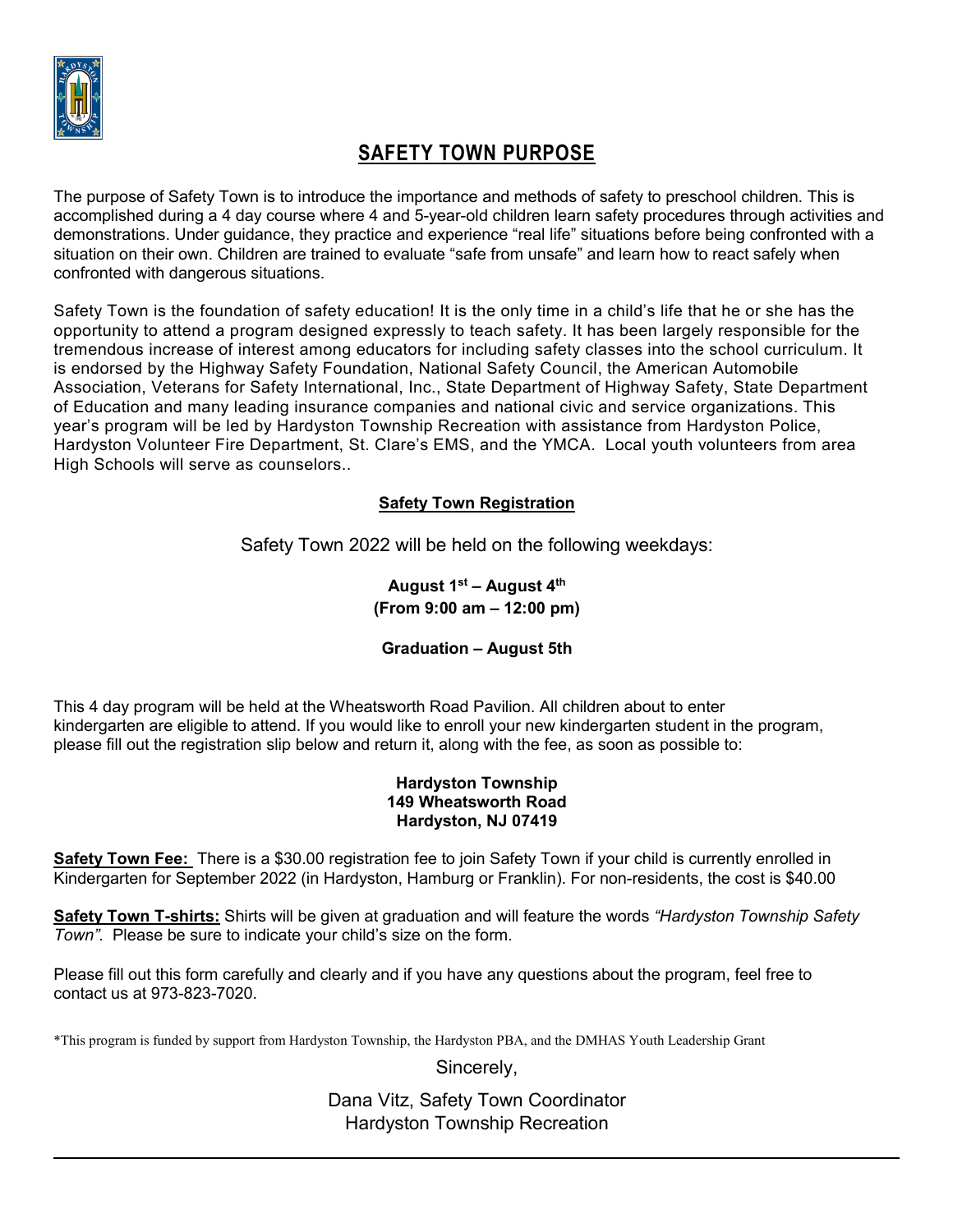

## **Safety Town 2022 Permission Slip**

| I give permission for my son/daughter states and a state of the state of the state of the state of the state o  |                            |                | to participate in the Safety                                                                                  |
|-----------------------------------------------------------------------------------------------------------------|----------------------------|----------------|---------------------------------------------------------------------------------------------------------------|
|                                                                                                                 |                            | (PLEASE PRINT) |                                                                                                               |
| Town program to be held at the Wheatsworth Road Pavilion from:                                                  |                            |                |                                                                                                               |
|                                                                                                                 | August 1 - August 4, 2022. |                |                                                                                                               |
|                                                                                                                 |                            |                |                                                                                                               |
|                                                                                                                 |                            |                | Date: <u>_____________________</u>                                                                            |
| Phone number where you can be reached during Safety Town hours:                                                 |                            |                |                                                                                                               |
|                                                                                                                 |                            |                |                                                                                                               |
|                                                                                                                 |                            |                | Phone: _____________________                                                                                  |
| Emergency Contact #2: Later and the contract of the contract of the contract of the contract of the contract of |                            |                | Phone: All and the state of the state of the state of the state of the state of the state of the state of the |
| Please list any medical or other problems we should be aware of:                                                |                            |                |                                                                                                               |

### **Bus Ride Permission**

I give permission for my son/daughter \_\_\_\_\_\_\_\_\_\_\_\_\_\_\_\_\_\_\_\_\_\_\_\_\_\_\_\_\_\_\_to go for a short ride on a school bus from Wheatsworth Field to the Sussex County YMCA to learn about bus safety during Safety Town 2022.

| Signature of Parent or Guardian: |  |  |  |
|----------------------------------|--|--|--|
|----------------------------------|--|--|--|